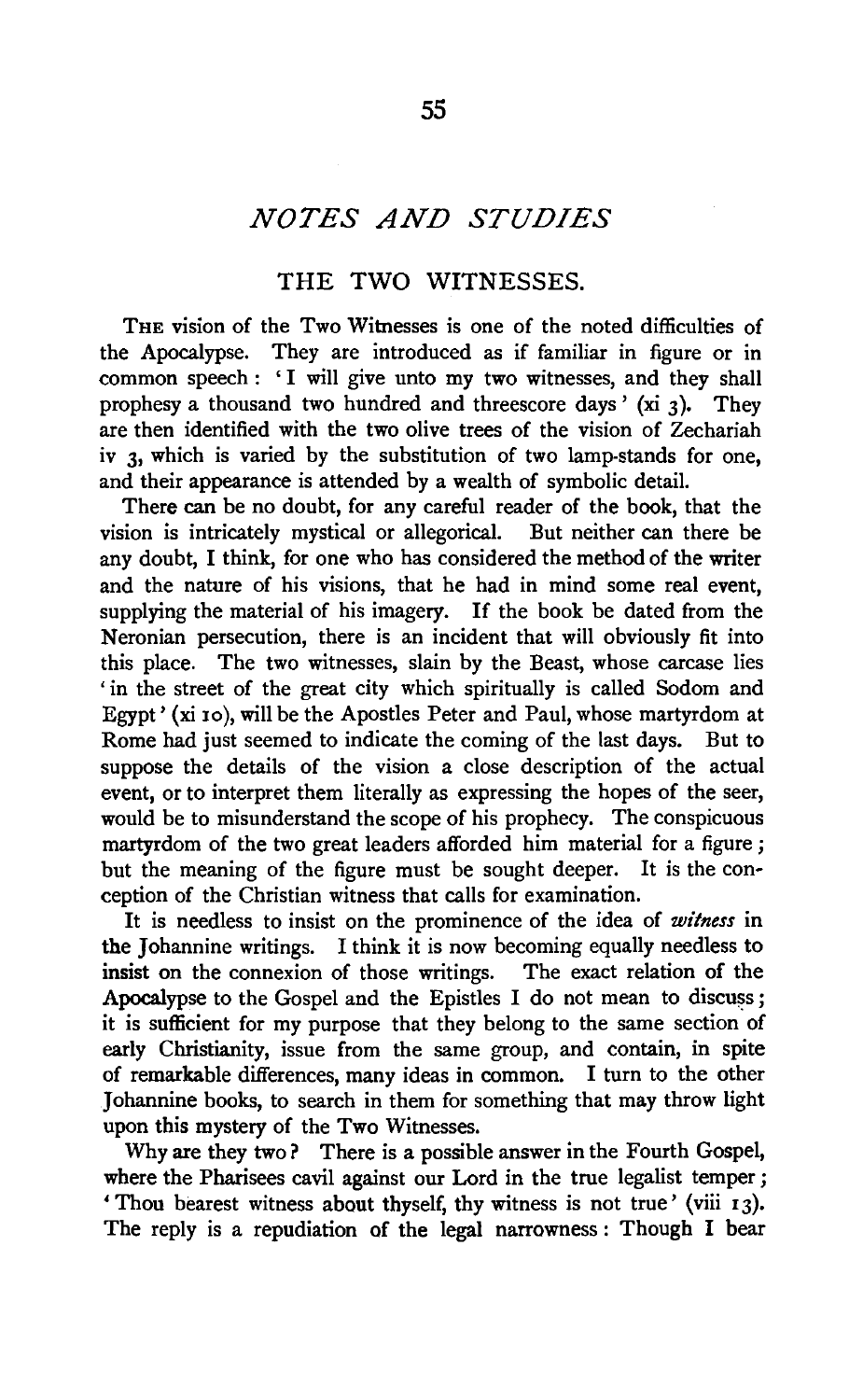witness about myself, my witness is true' (viii 14); but there is almost immediately an acceptance of the legalist standpoint on its positive side: 'It is written in your law, that the testimony of two men is true' (viii  $17$ ). It seems to be allowed as a concession to prejudice: if men will not believe except on legal evidence, they shall have such evidence. But the particular duality invoked is startling: 'I am one that bear witness about myself, and the Father that sent me beareth witness about me' (viii 18).

Thence I turn to another passage of the Gospel where there is some insistence on a twofold witness. It is in the last discourse on the night of betrayal: 'When the Comforter is come, whom I will send unto you from the Father, even the Spirit of truth which proceedeth from the Father, he shall bear witness about me : and bear ye witness also, because ye have been with me from the beginning ' (xv 26}. Here is an obvious parallel to the duality already noted. The Son bears witness about Himself: so those who have been with Him from the beginning are to bear witness about Him; their testimony is a continuation of His own. On the other side, the Father which sent Him bears witness : so too the Spirit proceeding from the Father is to bear witness, continuing that testimony. Into the meaning of the witness of the Father I will look presently; it is sufficient for the moment that two testimonies are conjoined, which may be described as earthly and heavenly. The Son on earth bears witness about Himself, and afterwards, when the time is come for Him to depart out of this world and go to the Father, He leaves behind Him chosen witnesses on earth. The Father in heaven bears witness, and afterwards sends forth the Spirit to testify.<sup>1</sup>

The conception of the Apostles as witnesses, though characteristically Johannine, is not peculiar to the Johannine writings; it is, of course, prominent in the opening chapter of the Acts of the Apostles. Moreover this precise duality is found in the speech of Peter at the meeting of the Apostles and Elders described in Acts xv, where also the outpouring of the Holy Ghost is identified as the witness of God : ' Ye know how that a good while ago God made choice among you that by my mouth the Gentiles should hear the word of the gospel and believe. And God, which knoweth the heart, bare them witness, giving them the Holy Ghost, even as he did unto us ' (Acts xv 8).

What is meant by the witness of God? First, there is an obvious sense-obvious, at least, to the thought of the time. The Scriptures of the Old Testament bear witness to Jesus as the Christ, and this is God's direct testimony. The assertion in John v 37, 'The Father

<sup>&</sup>lt;sup>1</sup> The passage in John v 31-36 seems to shew the pressure on the writer's mind of the idea of twofold witness, but it is concerned with a different set of circumstances.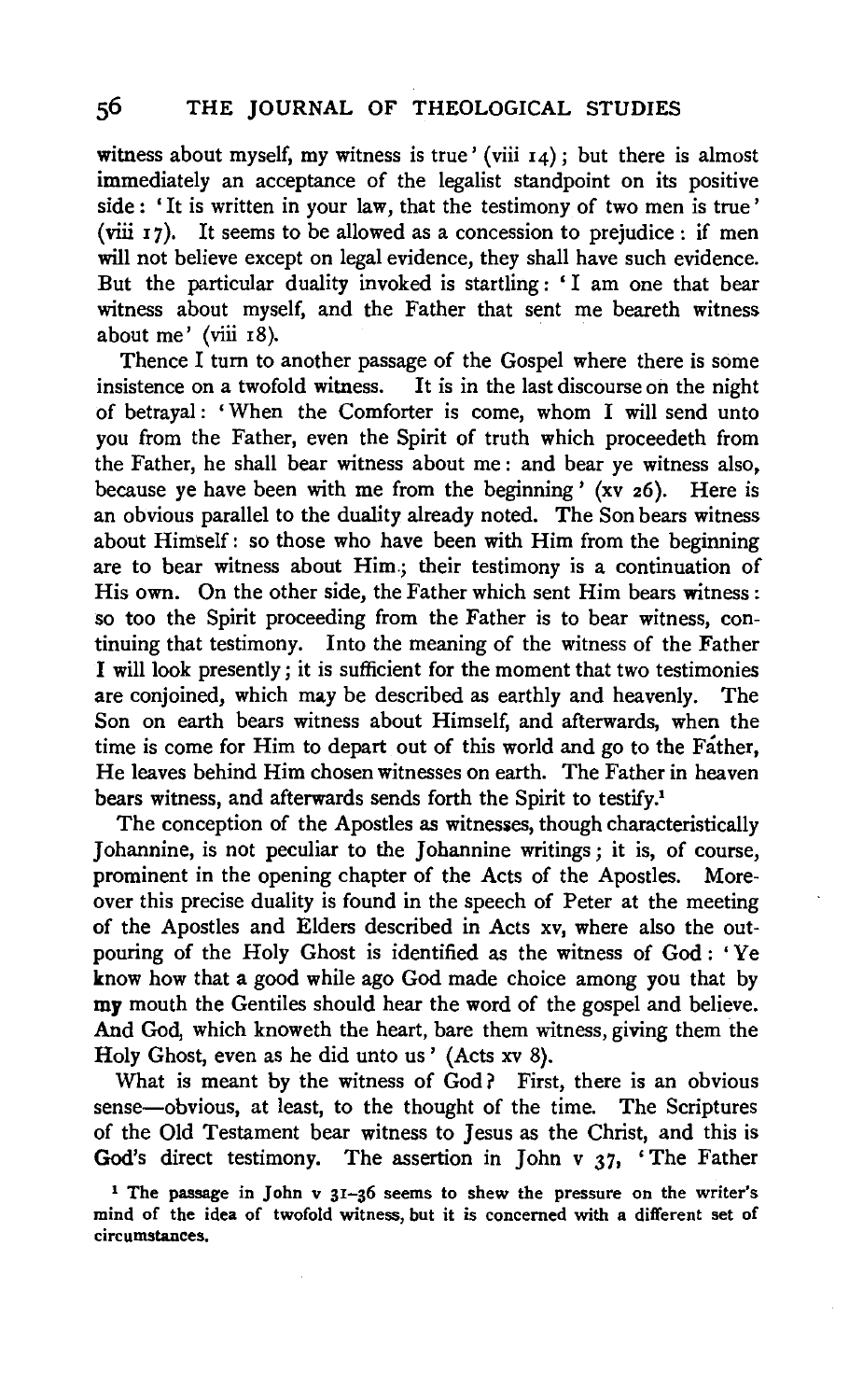which sent me, he hath borne witness of me', is immediately explicated by the words, ' Ye search the Scriptures, because ye think that in them ye have eternal life ; and these are they which bear witness of me.' The same idea is familiar in other writers. St Paul (Rom. iii 21) speaks of the righteousness which is through faith in Jesus Christ as ' witnessed by the law and the prophets'. St Peter, in Acts x 43, says 'To him bear all the prophets witness'. In the Epistle to the Hebrews  $(x_1, y_1)$ is a phrase yet more germane to my subject-' The Holy Ghost also beareth witness to us'—introducing a quotation from Teremiah.

But this obvious interpretation is very far from exhausting the sense of the witness of God. In Acts xx 23 are attributed to St Paul the words : ' The Holy Ghost testifieth unto me in every city, saying that bonds and afflictions abide me.' That is clearly a reference to inspired utterances like that of Agabus at Caesarea. In Hebrews ii  $\alpha$  is found a similar use of the word, which brings us back sharply to the double witness. Speaking of the message of salvation, 'which having at the first been spoken through the Lord, was confirmed unto us by them that heard '-here is the witness of our Lord Himself and of the Apostles-the writer continues, 'God also bearing witness with them, both by signs and wonders, and by manifold powers, and by gifts of the Holy Ghost' (Heb. ii 4). Here is what we may call the living witness of God, as distinguished from the past witness of the same kind enshrined in the letter of Scripture.

If now we return to the Johannine writings we find this witness of the Spirit treated as more ordinary and as more intimate. I refer especially to the First Epistle. In the Apocalypse the message of the Spirit to the Churches seems to be a prophetic message of the old kind ; and this is still recognized in the Epistle, if only in the warning against false prophets, and the spirit of the antichrist ; but there is here a wider conception of general inspiration. ' Ye have an anointing from the Holy One, and ye know all things' (ii 20). 'The anointing which ye received of him abideth in you, and ye need not that any one teach you' (ii 27). I need not dwell on the question whether these words imply, as I think they do, a general practice of unction at or after baptism; the point is that such unction, if practised, was considered symbolic of an inner enlightenment of the Spirit shared by all the faithful, an ordinary endowment of the disciple. We are far away here from any special charisma of prophecy. The same thought reappears towards the end of the epistle, bringing back the particular phrase that we are examining:  $(v_9)$  The witness of God is this, that he hath borne witness concerning his Son. He that believeth on the Son of God hath the witness in himself.' I do not hesitate to read  $a\mathbf{\hat{v}}$  with Westcott and Hort, though the Revisers fell back upon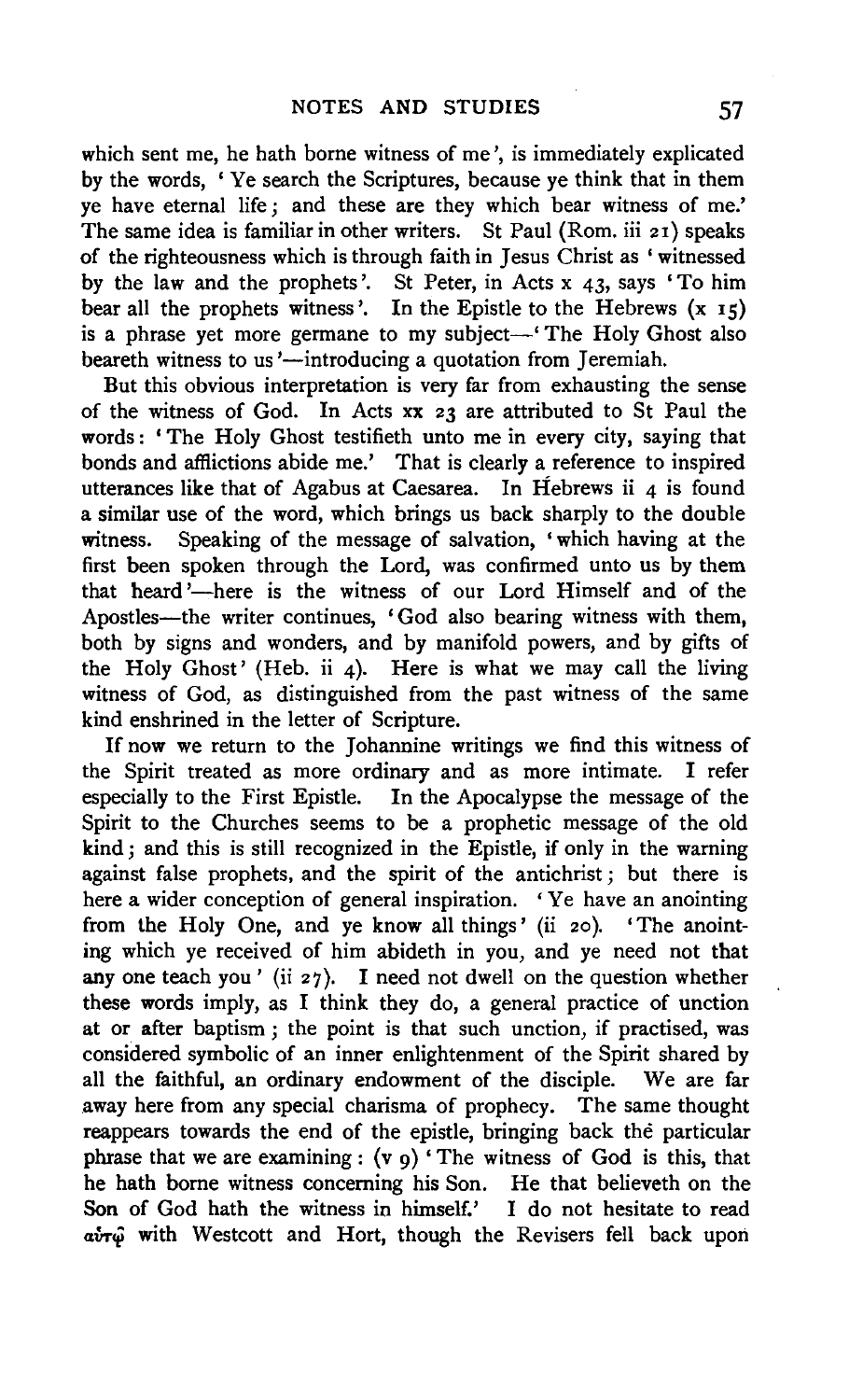the  $a\dot{v}\tau\hat{\varphi}$  of Tischendorf and Tregelles. It is an interior witness of the Spirit common to all believers. He has just before said 'It is the Spirit that beareth witness' (v 6).

But we must look also at what there is in the Epistle about the twofold witness. The Apostolic witness is nowhere more definitely asserted than in the prologue to the Epistle : ' That which we have seen and heard declare we unto you also'; and the purpose of it is defined : 'that ye also may have fellowship with us.' The assertion is repeated in iv  $I_4$ : 'We have beheld and bear witness that the Father hath sent the Son to be the Saviour of the world.' The acceptance of this witness is intimately connected with the possession of the inner witness of the Spirit, for it is immediately added : 'Whosoever shall confess that Jesus is the Son of God, God abideth in him, and he in God ' (iv  $I_5$ ). It will not be doubted that  $\delta \mu_o \lambda_o \gamma_e \hat{u}$  signifies that open and public profession of faith that is implied in having fellowship with the Apostolic witnesses. This dependence upon the external witness, the witness of men, seems hardly consistent with the words, 'Ye need not that any one teach you' (ii 27), and the repeated words, 'I write unto you because ye know' (ii 21); but the two ideas must evidently be co-ordinated, and a synthesis will be found in the thought that believers in the external witness of the Gospel pass on to the witness of the Spirit, which confirms it and renders them independent of further corroboration. That thought is summarized in the words : ' If we receive the witness of men, the witness of God is greater'  $(v, q)$ .

It is necessary to look at the immediately preceding words : 'There are three who bear witness, the Spirit, and the water, and the blood' (v 8). At first sight this threefold witness seems to stand in contrast with the twofold witness elsewhere proposed ; but on looking closer we find that the witness is still twofold. 'The water and the blood', taken together, stand for Jesus Christ. ' This is he that came by water and blood, even Jesus Christ: not in the water only, but in the water and in the blood '  $(v 6)$ . I need not stop to ask the meaning of this remarkable mysticism: the fact stands out clearly enough that the witness of the water and the blood is the witness of Jesus Christ Himself, as distinguished from the witness of the Spirit : therefore also, I cannot doubt, it is the witness of the Apostles. The abrupt expression ' There are three who bear witness ' I take to be the flashing out of a sudden thought that the twofold witness is even threefold, and therefore the stronger, since one of the two witnesses appears to be mystically duplicated.

Thus there runs through the whole web of the Epistle the idea of a twofold witness which appears elsewhere in the Johannine writings. The idea is coherent. On the one hand there is the witness of men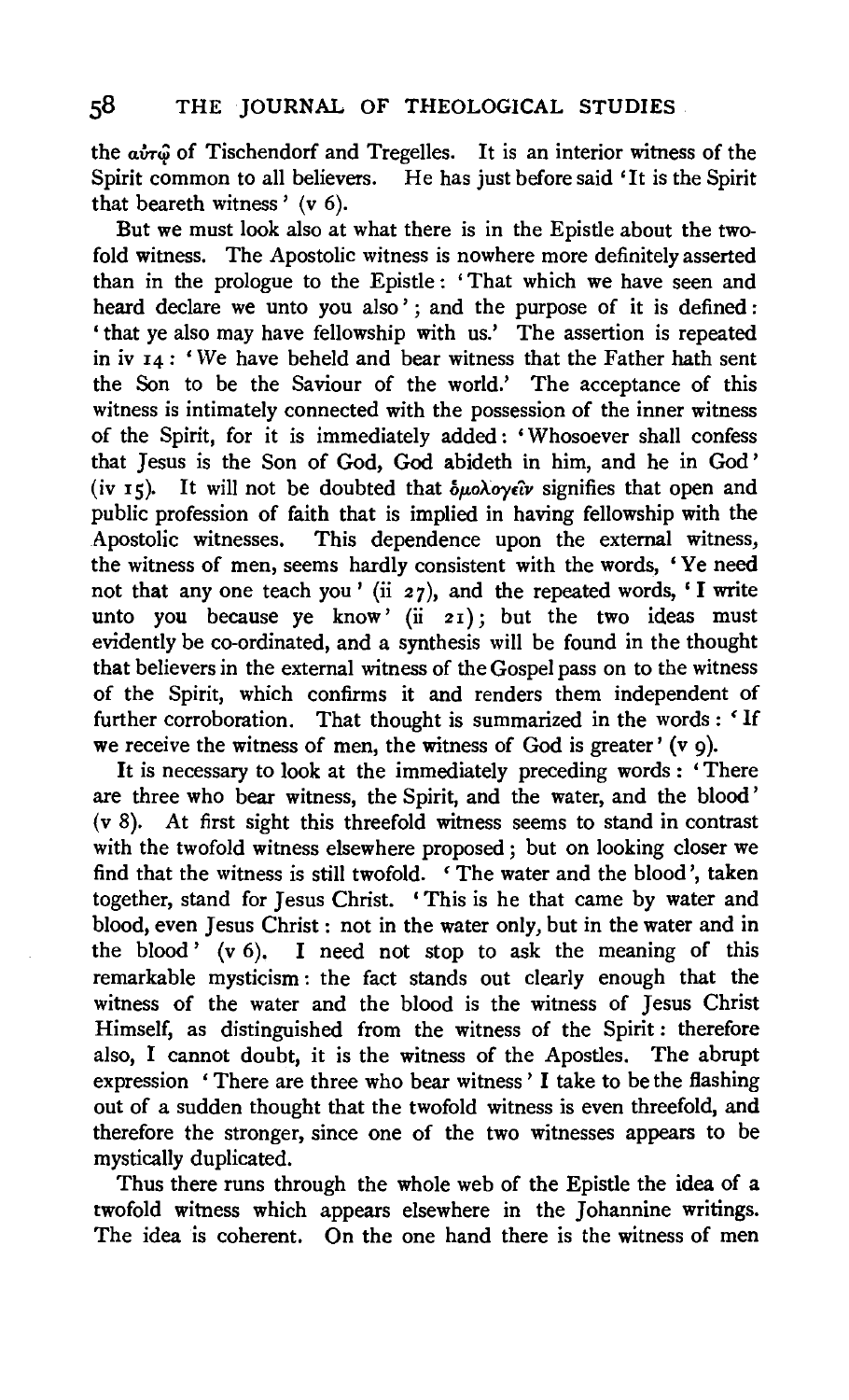on earth, the witness of our Lord Himself, and of the Apostles whom He sent. On the other hand is the witness of God, given first by the Spirit of prophecy in the ancient Scriptures, given secondly by the Spirit of prophecy in the preachers of the Gospel, given in the third place by the Spirit abiding in every faithful believer. Is there third place by the Spirit abiding in every faithful believer. any suggestion that the witness of men is confined to the Apostles themselves? I think not, any more than it is suggested that the enlightenment of the indwelling Spirit was a gift exclusively to the first generation of believers. This last is treated as the ordinary endowment of Christians as such : the witness of men is set over against it as equally ordinary. It is the witnessing of a continuing fellowship. We may illustrate this, if we will, from the Prologue of St Luke's Gospel, where the writer evidently regards himself as continuing the testimony of those who 'from the beginning were eyewitnesses and ministers of the word '. To pass to modern language, the Apostolic witness is the witness of the Church, the Christian fellowship. But even this is not very modern, if we may so interpret-and I think we must-the saying of I Tim. iii I5 about the Church or household of God, which is 'the pillar and stay of the truth'.

We may therefore infer that the ordinary equipment of Christianity includes a twofold witness to the Gospel : the witness of men, which is for us the tradition of the Christian Church, and the witness of the Spirit dwelling in the hearts of believers. I suggest that this is the meaning of the two witnesses of the Apocalypse, who prophesy for the mystical period of twelve hundred and sixty days, which I will not venture to expound, any more than I will speculate on the meaning of the death and revival of the witnesses. I am concerned only with the Johannine conception of Christian evidences, which seems to be different from that commonly current in our day.

But there still remains one thing to be considered-the relation of the two witnesses to each other. This also is clearly conceived in the Epistle. I have remarked that the witness of men, when once received, seems to be in a sense superseded by the witness of God, so that, as the writer says, 'Ye need not that any one teach you' (ii 27). The witness of God is greater than the witness of man. But on the other hand, the witness of the Spirit, or what seems to be such, is to be tested. 'Believe not every spirit' it is said (iv  $I$ ), 'but prove the spirits, whether they are of God.' This seems to be said in particular of prophetic manifestations, a warning against false prophets ; but it can hardly be restricted to such a sense. There is equal need for testing what seems to be the inner enlightenment of the Spirit. But how shall those who are taught by the Spirit sit in judgement on the Spirit? And how shall those who are moved, as they think, by the Spirit of